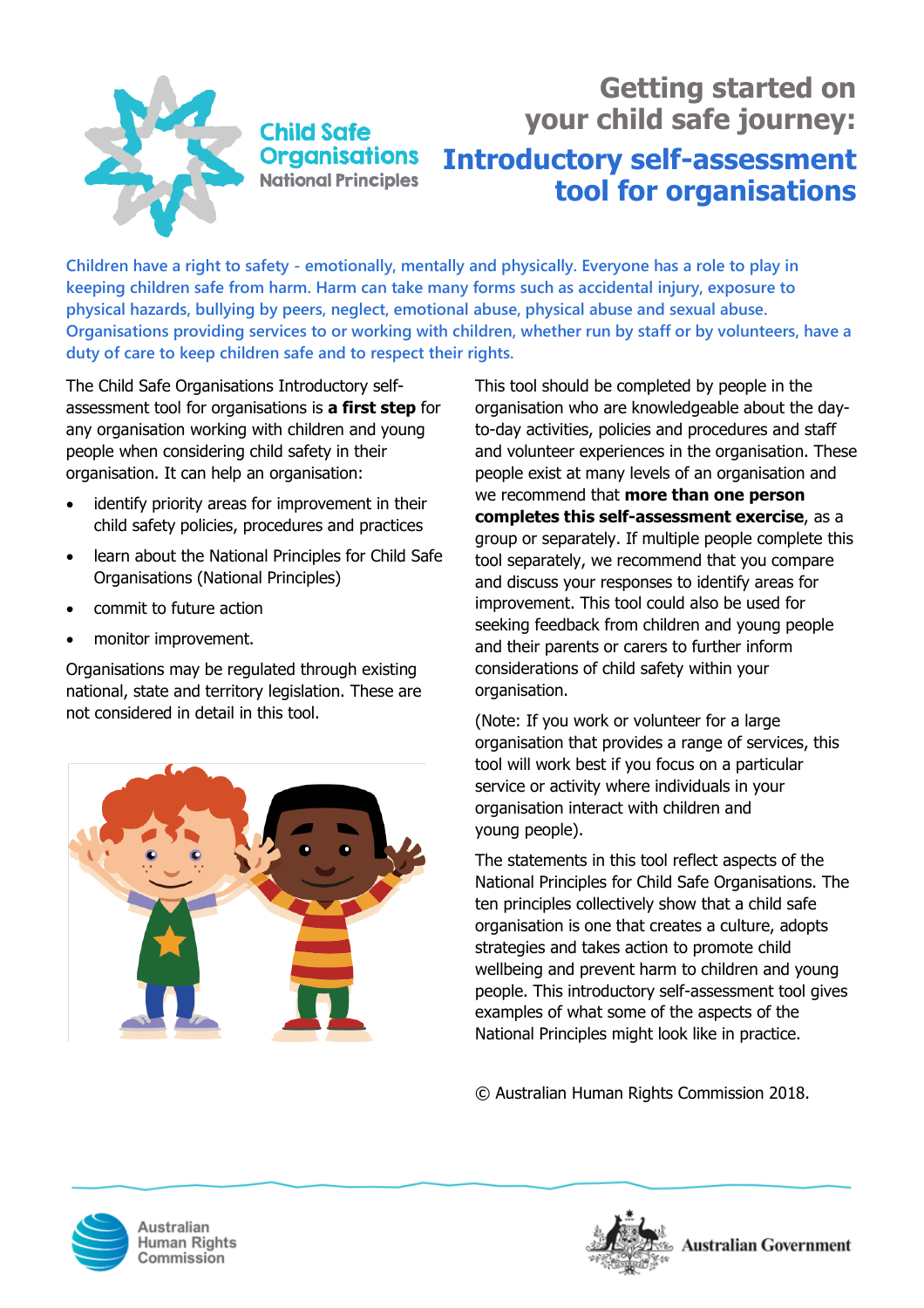## **How to use:**

- 1. Read the Statement and examples in the Questions column.
- 2. Mark whether the statement is true 'always', 'most of the time', 'sometimes', 'rarely' or 'never' in the Scale column. You may find that some examples in the speech bubbles apply but some do not. There is space for comment where you can note if this is the case.
- 3. Mark 'other' if you don't know or are unsure.
- 4. Complete steps 1 and 2 for all the statements.
- 5. Once you have finished going through the Questions column and filled out the Scale column for each row, fill out the Next Steps.
- 6. Fill out the Next Steps focussing in particular on the statements where you've selected 'rarely', 'never' or 'other'. Fill out who will take these next steps and when the next steps will be completed by. You can include in the Next Steps evidence of how you do this, details of how you could do it better, as well as details of who will take these steps and timeframes.
- 7. Use the [National Principles,](https://childsafe.humanrights.gov.au/national-principles) their key action areas and indicators to help you consider future actions.

Completing this tool will involve making judgement calls about how often a statement is true, the relevance of the examples suggested and what future action you take. If you work across multiple sites you may wish to complete this assessment for each site, or clearly define which site you are completing the assessment for.



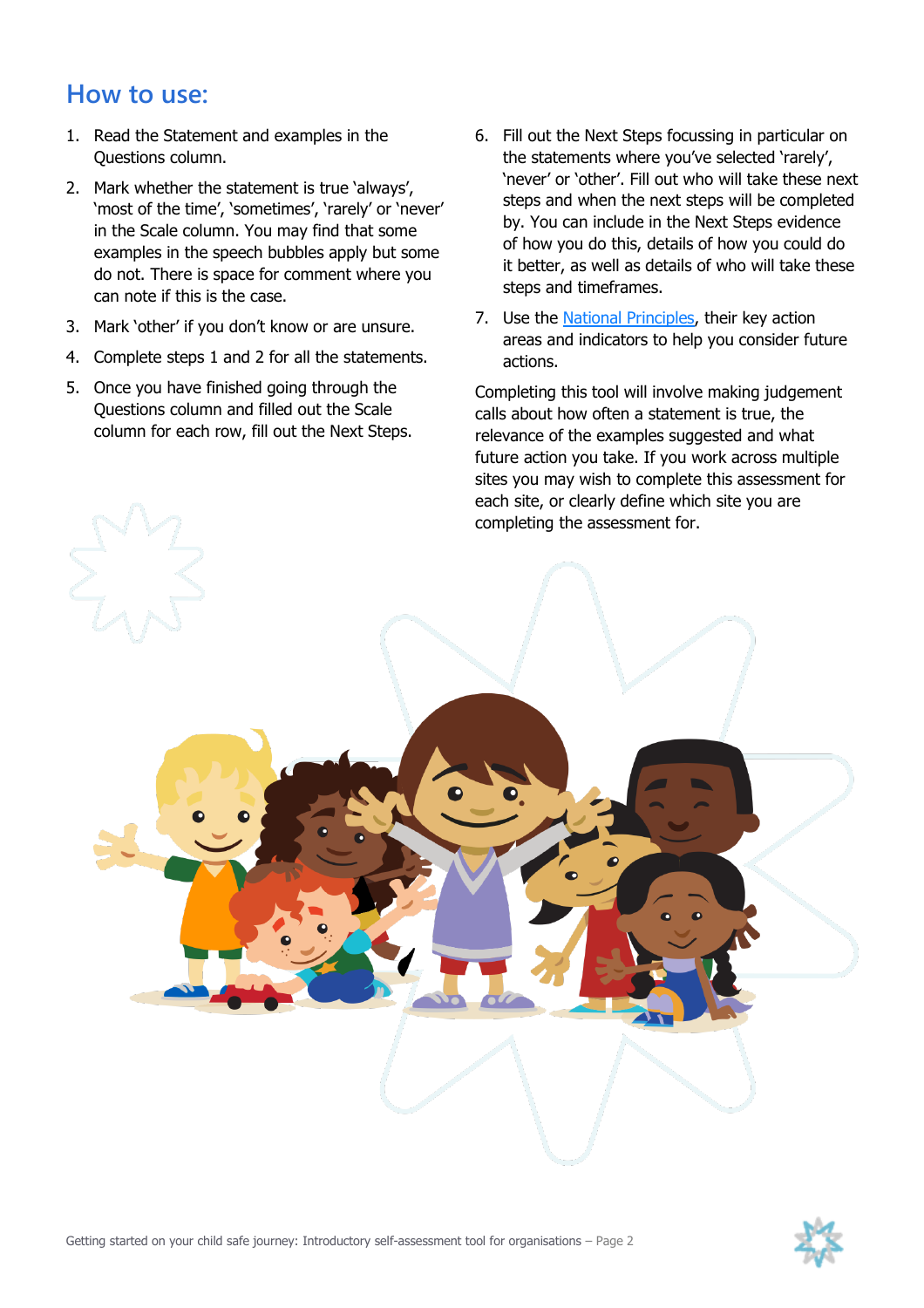| <b>Principle 1:</b> Child safety and wellbeing is embedded in organisational<br>leadership, governance and culture.                                                                                                                                                                                                                                                                                                                                                                                                                                                                                                                         |          |                                                                                                                                                |
|---------------------------------------------------------------------------------------------------------------------------------------------------------------------------------------------------------------------------------------------------------------------------------------------------------------------------------------------------------------------------------------------------------------------------------------------------------------------------------------------------------------------------------------------------------------------------------------------------------------------------------------------|----------|------------------------------------------------------------------------------------------------------------------------------------------------|
| 1) Leaders in the organisation model attitudes and behaviours that show<br>they are committed to child safety and wellbeing.                                                                                                                                                                                                                                                                                                                                                                                                                                                                                                                |          | $\Box$ Always<br>$\Box$ Most of the time<br>$\Box$ Sometimes                                                                                   |
| What might this look like?<br>Leaders in the organisation:<br>• inform themselves about child safety and wellbeing<br>make a public commitment to child safety and wellbeing<br>put the best interests of children first at all times<br>encourage all staff and volunteers of the organisation to value and ensure child<br>safety and wellbeing<br>support anyone to safely disclose their concerns and are responsive<br>are open to suggestions and complaints.                                                                                                                                                                         |          | $\Box$ Rarely<br>$\Box$ Never<br>$\Box$ Other (don't know, unsure)<br>Comment:                                                                 |
| Next steps:                                                                                                                                                                                                                                                                                                                                                                                                                                                                                                                                                                                                                                 | By whom: | By when:                                                                                                                                       |
|                                                                                                                                                                                                                                                                                                                                                                                                                                                                                                                                                                                                                                             |          |                                                                                                                                                |
|                                                                                                                                                                                                                                                                                                                                                                                                                                                                                                                                                                                                                                             |          |                                                                                                                                                |
|                                                                                                                                                                                                                                                                                                                                                                                                                                                                                                                                                                                                                                             |          |                                                                                                                                                |
| 2) Staff and volunteers understand their responsibilities for child safe<br>practices and use this to inform their actions.<br>What might this look like?<br>In the organisation:<br>• child safe policies are integrated into everyday work practices and everyone<br>understands what they need to do<br>• there are named people to discuss practices and concerns with<br>• policies and procedures refer to additional information, support and contacts<br>• responsibilities of all staff and volunteers are reflected in position descriptions<br>• all staff take responsibility for their actions to ensure child safe practices. |          | $\Box$ Always<br>$\Box$ Most of the time<br>$\Box$ Sometimes<br>$\Box$ Rarely<br>$\Box$ Never<br>$\Box$ Other (don't know, unsure)<br>Comment: |
| Next steps:                                                                                                                                                                                                                                                                                                                                                                                                                                                                                                                                                                                                                                 | By whom: | By when:                                                                                                                                       |
|                                                                                                                                                                                                                                                                                                                                                                                                                                                                                                                                                                                                                                             |          |                                                                                                                                                |
|                                                                                                                                                                                                                                                                                                                                                                                                                                                                                                                                                                                                                                             |          |                                                                                                                                                |
|                                                                                                                                                                                                                                                                                                                                                                                                                                                                                                                                                                                                                                             |          |                                                                                                                                                |
| Refer to <b>National Principle 1</b> , its key action areas and indicators to help you consider future actions.                                                                                                                                                                                                                                                                                                                                                                                                                                                                                                                             |          |                                                                                                                                                |

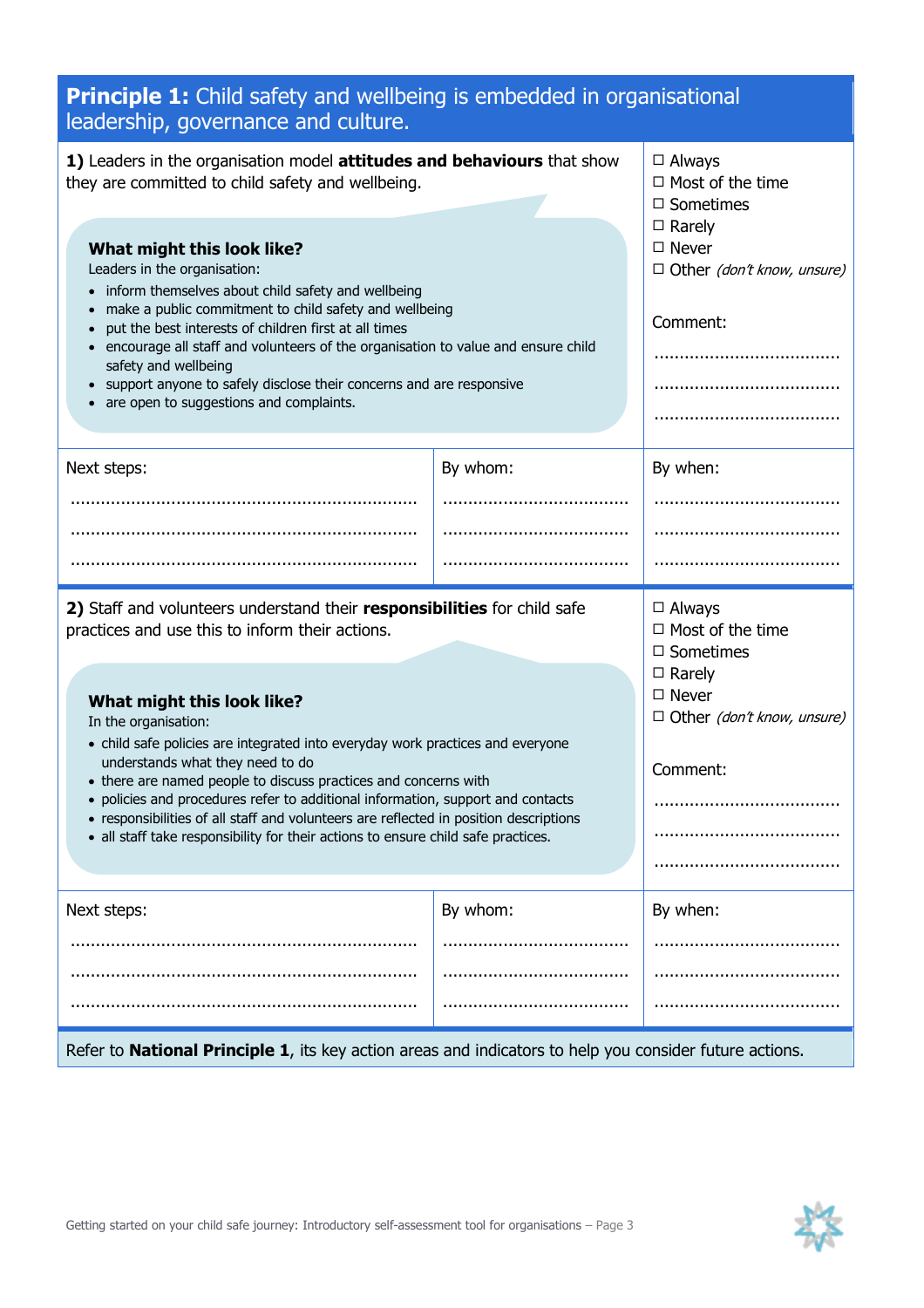| <b>Principle 2:</b> Children and young people are informed about their rights,<br>participate in decisions affecting them and are taken seriously.                                                                                                                                                                                                                                                                                                                                                                                                                                                      |          |                                                                                                                                                |
|---------------------------------------------------------------------------------------------------------------------------------------------------------------------------------------------------------------------------------------------------------------------------------------------------------------------------------------------------------------------------------------------------------------------------------------------------------------------------------------------------------------------------------------------------------------------------------------------------------|----------|------------------------------------------------------------------------------------------------------------------------------------------------|
| 3) Children and young people share their views and <b>participate</b><br>in decision making.                                                                                                                                                                                                                                                                                                                                                                                                                                                                                                            |          | $\Box$ Always<br>$\Box$ Most of the time<br>$\Box$ Sometimes<br>$\Box$ Rarely                                                                  |
| What might this look like?<br>Children and young people learn about their rights, including to safety,<br>information, to be listened to and to have their views respected.<br>Children and young people can recognise safe environments.<br>Children and young people know how to seek help.<br>Children and young people have opportunities to give their opinion on what<br>they like and don't like about the organisation, how things could be better and<br>what makes them feel safe and unsafe in the organisation.                                                                             |          | $\Box$ Never<br>$\Box$ Other (don't know, unsure)<br>Comment:                                                                                  |
| Next steps:                                                                                                                                                                                                                                                                                                                                                                                                                                                                                                                                                                                             | By whom: | By when:                                                                                                                                       |
|                                                                                                                                                                                                                                                                                                                                                                                                                                                                                                                                                                                                         |          |                                                                                                                                                |
|                                                                                                                                                                                                                                                                                                                                                                                                                                                                                                                                                                                                         |          |                                                                                                                                                |
|                                                                                                                                                                                                                                                                                                                                                                                                                                                                                                                                                                                                         |          |                                                                                                                                                |
| 4) The organisation values children's views.<br>What might this look like?<br>Staff and volunteers in the organisation:<br>listen to what children say<br>• understand that children may communicate their views non-verbally, e.g.<br>through changes in behaviour or participation<br>consider and reflect children's views to improve their activities and processes<br>e.g. through discussion in team or management meetings<br>provide age appropriate platforms for children and young people to<br>communicate and participate e.g. through games, creative activities and<br>group discussion. |          | $\Box$ Always<br>$\Box$ Most of the time<br>$\Box$ Sometimes<br>$\Box$ Rarely<br>$\Box$ Never<br>$\Box$ Other (don't know, unsure)<br>Comment: |
| Next steps:                                                                                                                                                                                                                                                                                                                                                                                                                                                                                                                                                                                             | By whom: | By when:                                                                                                                                       |
|                                                                                                                                                                                                                                                                                                                                                                                                                                                                                                                                                                                                         |          |                                                                                                                                                |
|                                                                                                                                                                                                                                                                                                                                                                                                                                                                                                                                                                                                         |          |                                                                                                                                                |
|                                                                                                                                                                                                                                                                                                                                                                                                                                                                                                                                                                                                         |          |                                                                                                                                                |
| Refer to <b>National Principle 2</b> , its key action areas and indicators to help you consider future actions.                                                                                                                                                                                                                                                                                                                                                                                                                                                                                         |          |                                                                                                                                                |

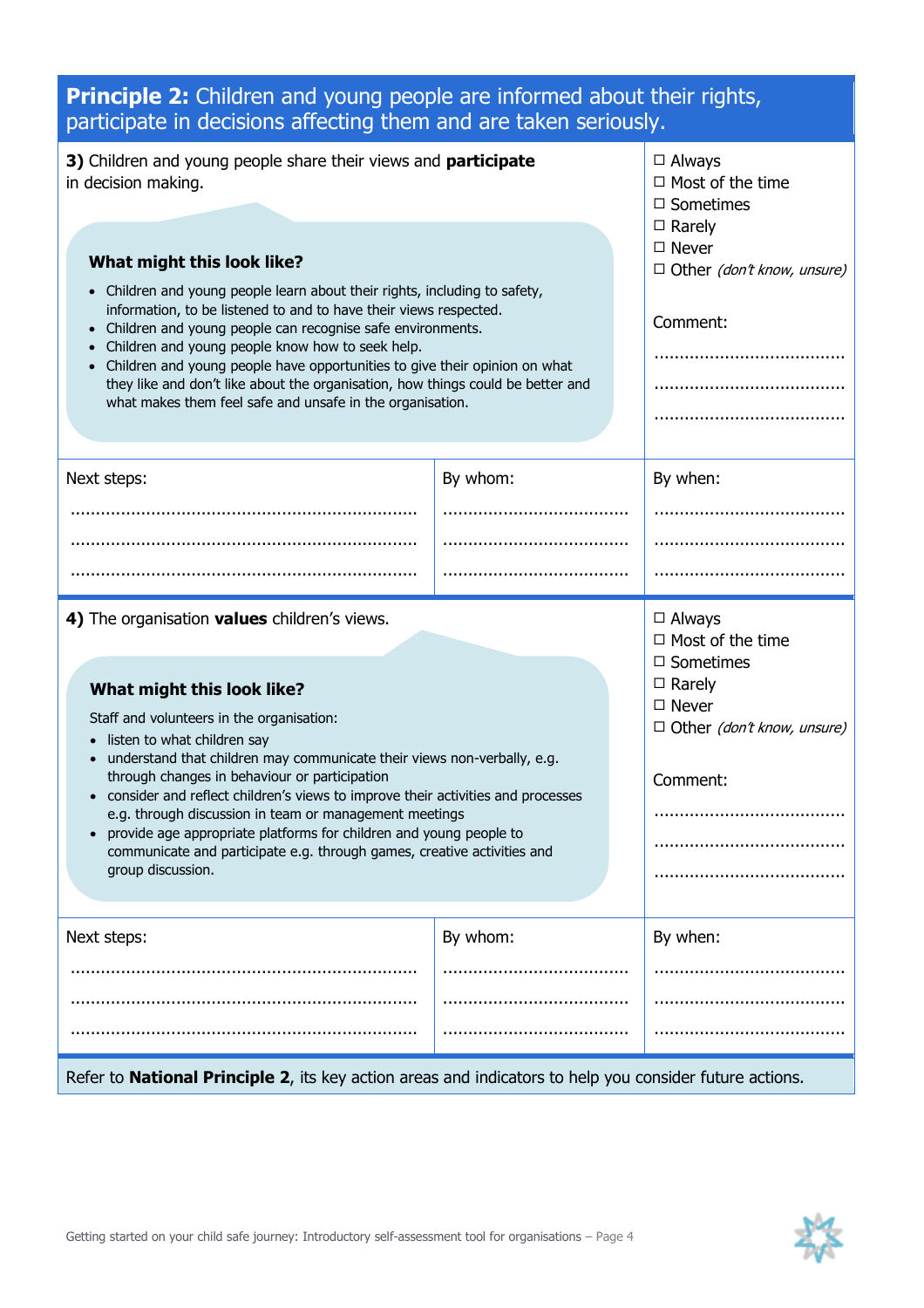| <b>Principle 3:</b> Families and communities are informed and involved in promoting<br>child safety and wellbeing.                                                                                                                                                                                                                                                                             |          |                                                                                                                                    |
|------------------------------------------------------------------------------------------------------------------------------------------------------------------------------------------------------------------------------------------------------------------------------------------------------------------------------------------------------------------------------------------------|----------|------------------------------------------------------------------------------------------------------------------------------------|
| 5) The organisation communicates with families and communities about<br>how they ensure child safety and wellbeing.                                                                                                                                                                                                                                                                            |          | $\Box$ Always<br>$\Box$ Most of the time<br>$\Box$ Sometimes                                                                       |
| What might this look like?<br>The organisation:<br>• informs families and communities of the organisation's child safety and<br>wellbeing policies and procedures e.g. through a website, newsletter, at<br>induction and open days<br>provides information in accessible ways<br>considers that communities include P&C committees, volunteers, Elders, and<br>local community organisations. |          | $\Box$ Rarely<br>$\Box$ Never<br>$\Box$ Other (don't know, unsure)<br>Comment:                                                     |
| Next steps:                                                                                                                                                                                                                                                                                                                                                                                    | By whom: | By when:                                                                                                                           |
|                                                                                                                                                                                                                                                                                                                                                                                                |          |                                                                                                                                    |
|                                                                                                                                                                                                                                                                                                                                                                                                |          |                                                                                                                                    |
|                                                                                                                                                                                                                                                                                                                                                                                                |          |                                                                                                                                    |
| 6) The organisation involves families and communities<br>in conversations about child safety and wellbeing<br>in the organisation.<br>What might this look like?<br>• Actively inviting feedback on the organisation from families and communities                                                                                                                                             |          | $\Box$ Always<br>$\Box$ Most of the time<br>$\Box$ Sometimes<br>$\Box$ Rarely<br>$\Box$ Never<br>$\Box$ Other (don't know, unsure) |
| e.g. through informal discussions, meetings and surveys.                                                                                                                                                                                                                                                                                                                                       |          | Comment:                                                                                                                           |

- Seeking feedback in accessible ways.
- Consulting with parents and carers about their children.
- Encouraging and supporting parents and carers to talk to their children about safety and wellbeing.

| Next steps: | By whom: | By when: |
|-------------|----------|----------|
|             |          |          |
|             |          |          |
|             |          |          |
|             |          |          |

#### Refer to **National Principle 3**, its key action areas and indicators to help you consider future actions.

......................................

......................................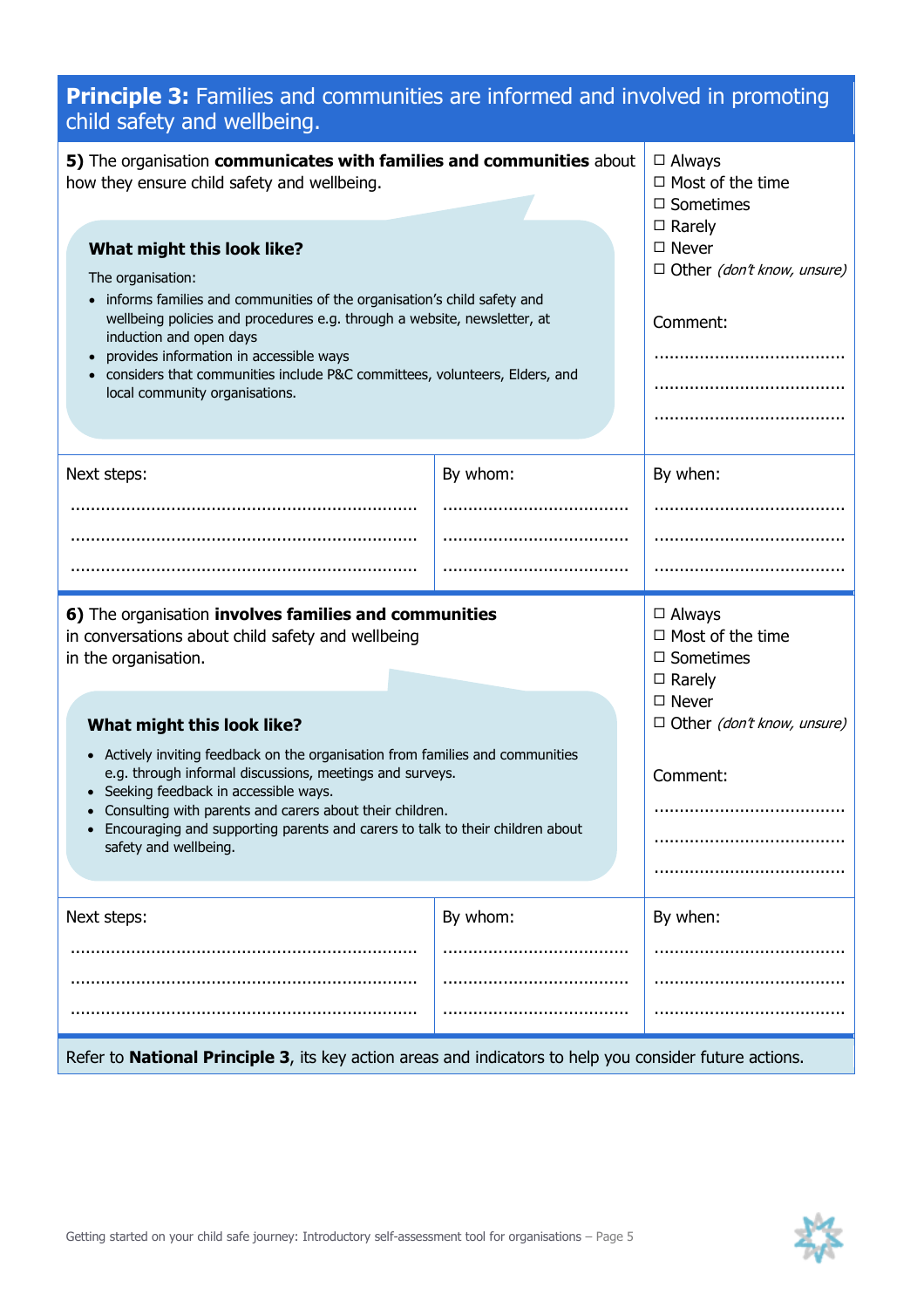| <b>Principle 4:</b> Equity is upheld and diverse needs respected in policy<br>and practice.                                                                                                                                                                                                                                                                                                                                                                                                                                                                                                                                                                                                                                                      |          |                                                                                                                                                |
|--------------------------------------------------------------------------------------------------------------------------------------------------------------------------------------------------------------------------------------------------------------------------------------------------------------------------------------------------------------------------------------------------------------------------------------------------------------------------------------------------------------------------------------------------------------------------------------------------------------------------------------------------------------------------------------------------------------------------------------------------|----------|------------------------------------------------------------------------------------------------------------------------------------------------|
| 7) All children are able to participate in the organisation, regardless of<br>circumstances and backgrounds.<br>What might this look like?<br>The organisation is accessible to, actively seeks to engage and pays particular<br>attention to the needs of:<br>Aboriginal and Torres Strait Islander children and young people<br>children and young people with disability<br>children and young people from culturally and linguistically diverse backgrounds<br>children and young people who are unable to live at home<br>lesbian, gay, bisexual, transgender and intersex children and young people.                                                                                                                                       |          | $\Box$ Always<br>$\Box$ Most of the time<br>$\Box$ Sometimes<br>$\Box$ Rarely<br>$\Box$ Never<br>$\Box$ Other (don't know, unsure)<br>Comment: |
| Next steps:                                                                                                                                                                                                                                                                                                                                                                                                                                                                                                                                                                                                                                                                                                                                      | By whom: | By when:                                                                                                                                       |
|                                                                                                                                                                                                                                                                                                                                                                                                                                                                                                                                                                                                                                                                                                                                                  |          |                                                                                                                                                |
| 8) Staff and volunteers effectively support children and young people with<br>diverse needs.<br>What might this look like?<br>Staff and volunteers:<br>• take children seriously and respond meaningfully when children communicate<br>about their feelings, needs and concerns<br>put children's best interests first<br>create culturally safe spaces welcoming to children<br>learn about the circumstances and experiences that increase a child's<br>vulnerability to harm<br>recognise needs of children and young people from diverse backgrounds and<br>circumstances<br>consider how safety and wellbeing, communication and participation might<br>differ for children and young people from diverse backgrounds<br>and circumstances. |          | $\Box$ Always<br>$\Box$ Most of the time<br>$\Box$ Sometimes<br>$\Box$ Rarely<br>$\Box$ Never<br>$\Box$ Other (don't know, unsure)<br>Comment: |
| Next steps:                                                                                                                                                                                                                                                                                                                                                                                                                                                                                                                                                                                                                                                                                                                                      | By whom: | By when:                                                                                                                                       |
|                                                                                                                                                                                                                                                                                                                                                                                                                                                                                                                                                                                                                                                                                                                                                  |          |                                                                                                                                                |
|                                                                                                                                                                                                                                                                                                                                                                                                                                                                                                                                                                                                                                                                                                                                                  |          |                                                                                                                                                |

Refer to **National Principle 4**, its key action areas and indicators to help you consider future actions.

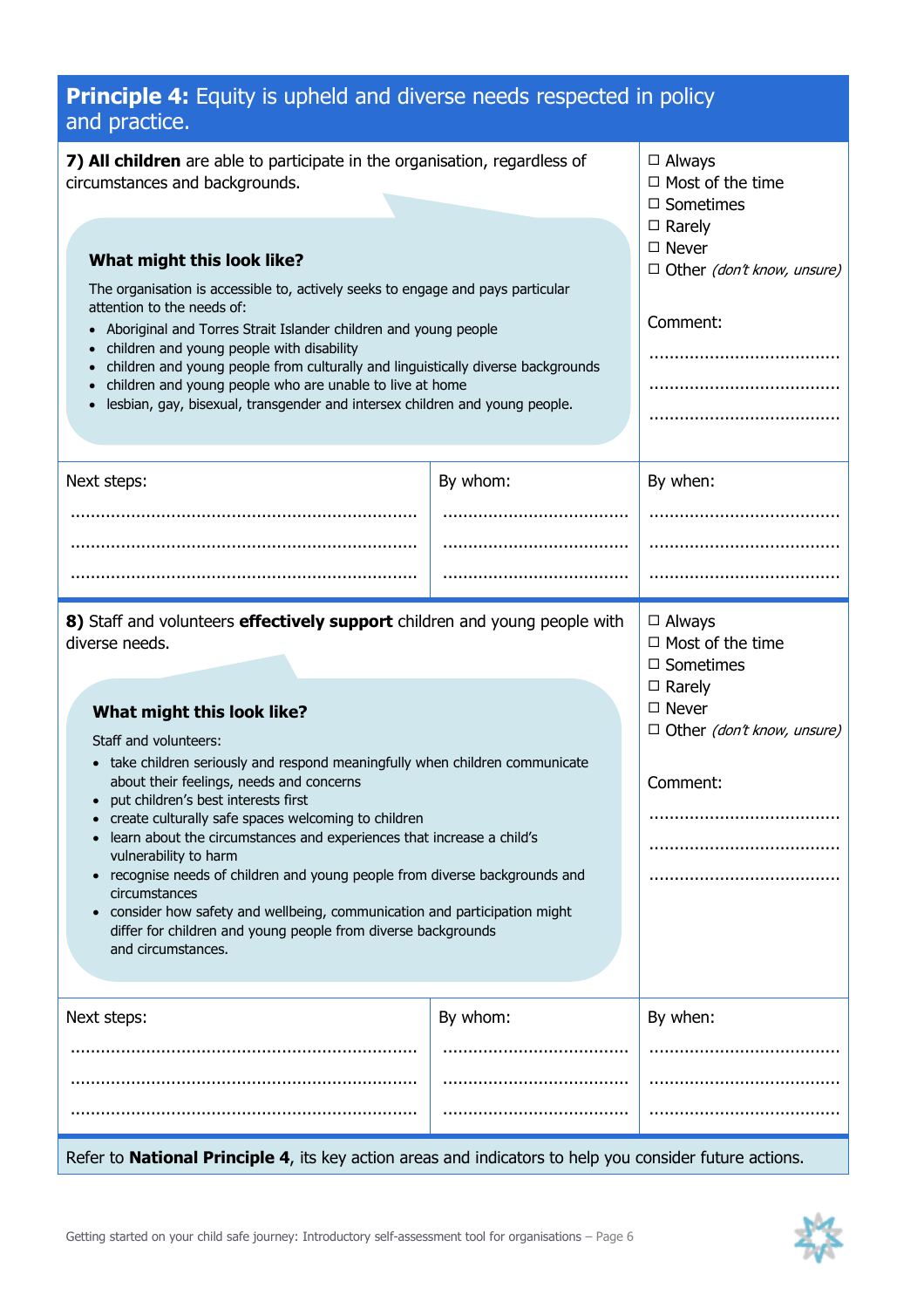#### **Principle 5:** People working with children and young people are suitable and supported to reflect child safety and wellbeing values in practice.

| 9) Staff and volunteers are carefully selected.<br>What might this look like?<br>Child safety and wellbeing is emphasised in advertising, referee checks and<br>staff and volunteer pre-employment screening.<br>• The organisation verifies applicants' identity, qualifications, professional<br>registration and relevant background/working with children/police checks.<br>• The organisation assesses applicants' values, motives and attitudes for<br>compatibility with a culture of child safety and wellbeing.<br>• The recruitment process may include panel interviews, transparent short-listing<br>and standardised reference checks.<br>The recruitment process involves children, families and communities where<br>appropriate.<br>By whom:<br>Next steps: |          | $\Box$ Always<br>$\Box$ Most of the time<br>$\Box$ Sometimes<br>$\Box$ Rarely<br>$\Box$ Never<br>$\Box$ Other (don't know, unsure)<br>Comment:    |
|-----------------------------------------------------------------------------------------------------------------------------------------------------------------------------------------------------------------------------------------------------------------------------------------------------------------------------------------------------------------------------------------------------------------------------------------------------------------------------------------------------------------------------------------------------------------------------------------------------------------------------------------------------------------------------------------------------------------------------------------------------------------------------|----------|---------------------------------------------------------------------------------------------------------------------------------------------------|
|                                                                                                                                                                                                                                                                                                                                                                                                                                                                                                                                                                                                                                                                                                                                                                             |          | By when:                                                                                                                                          |
|                                                                                                                                                                                                                                                                                                                                                                                                                                                                                                                                                                                                                                                                                                                                                                             |          |                                                                                                                                                   |
| 10) The organisation continuously supports and supervises staff and<br>volunteers to meet their child safety responsibilities.<br>What might this look like?<br>The organisation:<br>• covers child safety policies and procedures in inductions<br>delivers or provides access to regular training, professional development and/or<br>information sessions<br>ensures everyone is informed about policies and procedures and knows how to<br>enact them<br>actively communicates internal and external supports that are available<br>ensures child safety and wellbeing is expressed as a core element of<br>supervisory processes and meeting agendas<br>regularly reviews staff and volunteer performance.                                                             |          | $\Box$ Always<br>$\Box$ Most of the time<br>$\Box$ Sometimes<br>$\Box$ Rarely<br>$\square$ Never<br>$\Box$ Other (don't know, unsure)<br>Comment: |
| Next steps:                                                                                                                                                                                                                                                                                                                                                                                                                                                                                                                                                                                                                                                                                                                                                                 | By whom: | By when:                                                                                                                                          |
| Refer to <b>National Principle 5</b> , its key action areas and indicators to help you consider future actions.                                                                                                                                                                                                                                                                                                                                                                                                                                                                                                                                                                                                                                                             |          |                                                                                                                                                   |

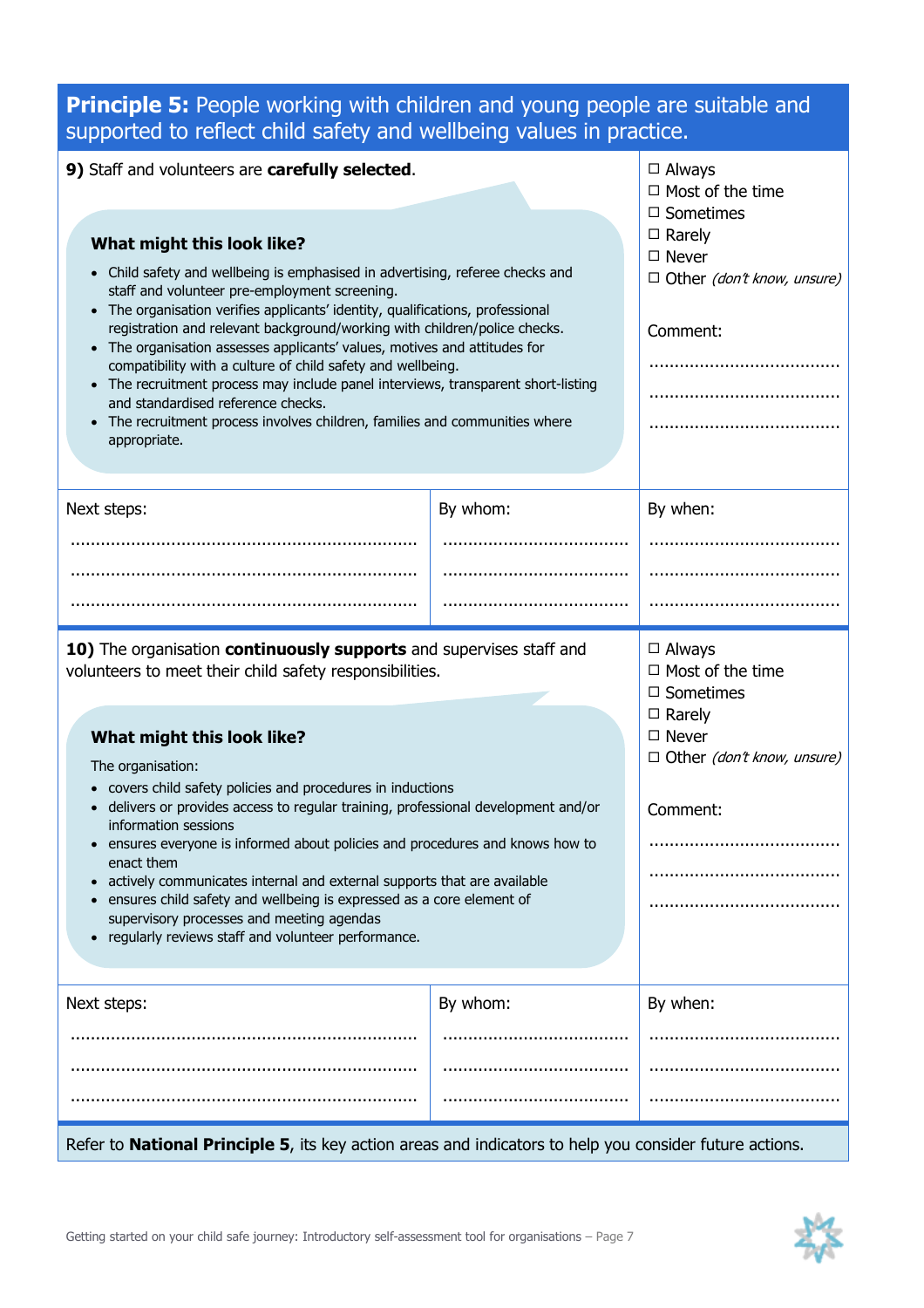| <b>Principle 6:</b> Processes to respond to complaints and concerns are child focused.                                                                                                                                                                                                                                                                                                                                                                                                                                                                                                                                                                                                                                                                                                                                                                                             |          |                                                                                                                                                       |
|------------------------------------------------------------------------------------------------------------------------------------------------------------------------------------------------------------------------------------------------------------------------------------------------------------------------------------------------------------------------------------------------------------------------------------------------------------------------------------------------------------------------------------------------------------------------------------------------------------------------------------------------------------------------------------------------------------------------------------------------------------------------------------------------------------------------------------------------------------------------------------|----------|-------------------------------------------------------------------------------------------------------------------------------------------------------|
| 11) The organisation has accessible procedures for raising and responding to<br>concerns and complaints.<br>What might this look like?<br>• Information about raising and responding to concerns and complaints is in easy<br>English for individuals with different levels of English literacy.<br>• Information about raising and responding to concerns and complaints is<br>available in child-friendly formats.<br>• Information about raising and responding to concerns and complaints is<br>available on the website and downloadable.<br>• Staff and volunteers discuss and invite feedback.<br>Organisations display materials on their approach to child safety and wellbeing<br>where appropriate.                                                                                                                                                                     |          | $\Box$ Always<br>$\Box$ Most of the time<br>$\square$ Sometimes<br>$\Box$ Rarely<br>$\Box$ Never<br>$\Box$ Other (don't know, unsure)<br>Comment:<br> |
| Next steps:                                                                                                                                                                                                                                                                                                                                                                                                                                                                                                                                                                                                                                                                                                                                                                                                                                                                        | By whom: | By when:                                                                                                                                              |
|                                                                                                                                                                                                                                                                                                                                                                                                                                                                                                                                                                                                                                                                                                                                                                                                                                                                                    |          |                                                                                                                                                       |
|                                                                                                                                                                                                                                                                                                                                                                                                                                                                                                                                                                                                                                                                                                                                                                                                                                                                                    |          |                                                                                                                                                       |
|                                                                                                                                                                                                                                                                                                                                                                                                                                                                                                                                                                                                                                                                                                                                                                                                                                                                                    |          |                                                                                                                                                       |
| 12) The organisation takes all concerns and complaints seriously,<br>and follows up with everyone involved.<br>What might this look like?<br>• The process of handling complaints and concerns prioritises the safety and<br>wellbeing of children and young people.<br>• There are clear roles and responsibilities for leadership, staff and volunteers.<br>• There is a clear process for raising complaints and concerns, including to<br>appropriate authorities when relevant.<br>• There is a record keeping system that is linked to decision making and<br>disciplinary processes.<br>There are several pathways to escalate concerns.<br>$\bullet$<br>Staff and volunteers know when and how to report to relevant authorities.<br>Relevant people are kept informed of the progress and outcome.<br>Feedback and complaints lead to improvement in policy and practice. |          | $\Box$ Always<br>$\Box$ Most of the time<br>$\Box$ Sometimes<br>$\square$ Rarely<br>$\Box$ Never<br>$\Box$ Other (don't know, unsure)<br>Comment:     |
| Next steps:                                                                                                                                                                                                                                                                                                                                                                                                                                                                                                                                                                                                                                                                                                                                                                                                                                                                        | By whom: | By when:                                                                                                                                              |
|                                                                                                                                                                                                                                                                                                                                                                                                                                                                                                                                                                                                                                                                                                                                                                                                                                                                                    |          |                                                                                                                                                       |
|                                                                                                                                                                                                                                                                                                                                                                                                                                                                                                                                                                                                                                                                                                                                                                                                                                                                                    |          |                                                                                                                                                       |
|                                                                                                                                                                                                                                                                                                                                                                                                                                                                                                                                                                                                                                                                                                                                                                                                                                                                                    |          |                                                                                                                                                       |

#### Refer to **National Principle 6**, its key action areas and indicators to help you consider future actions.

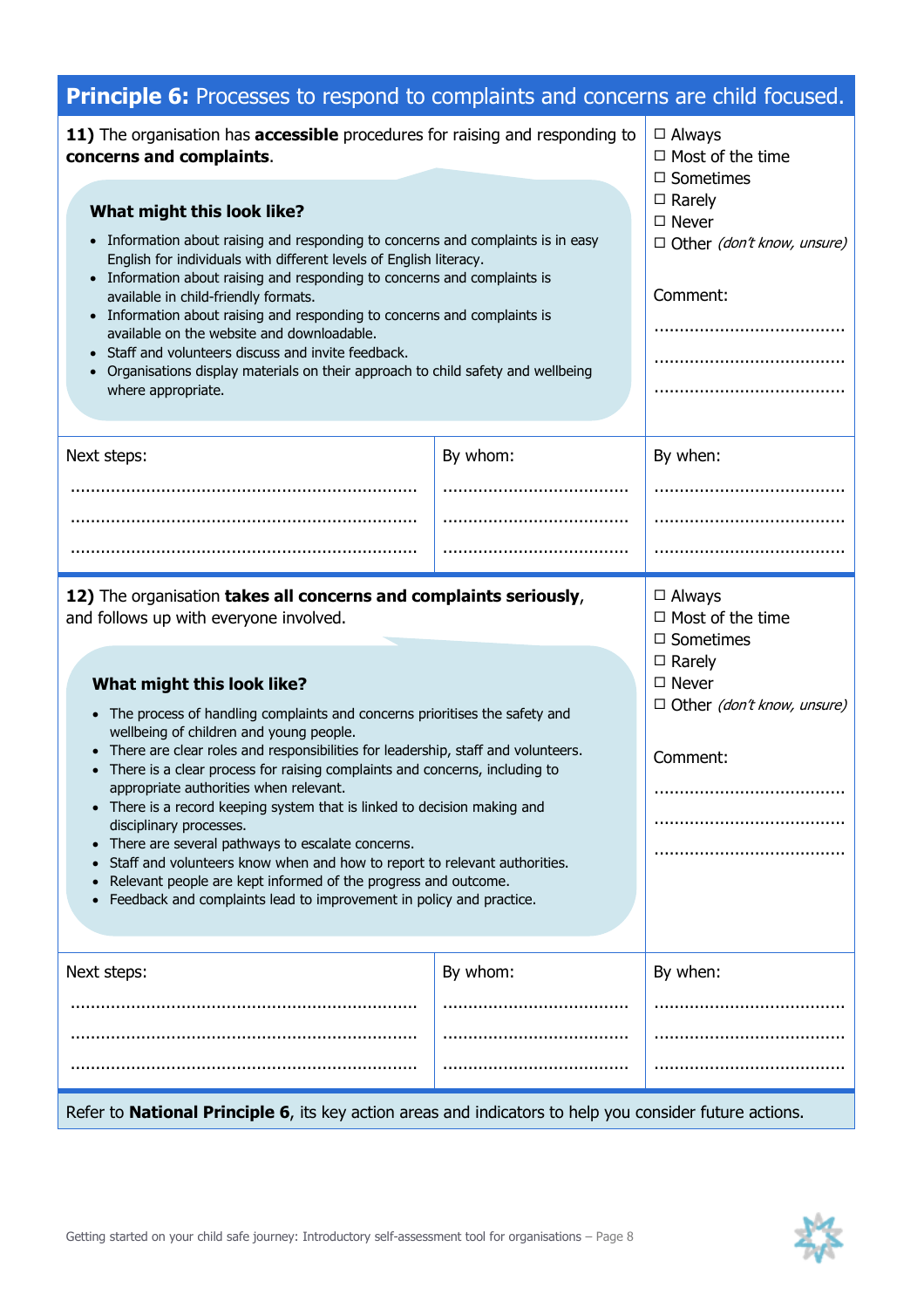## **Principle 7:** Staff and volunteers are equipped with the knowledge, skills and awareness to keep children and young people safe through ongoing education and training.

| By whom:<br>By when:<br>14) Staff and volunteers respond effectively when issues of child safety<br>$\Box$ Always<br>$\Box$ Most of the time<br>$\Box$ Sometimes<br>$\Box$ Rarely<br>$\Box$ Never<br>What might this look like?<br>$\Box$ Other (don't know, unsure)<br>Staff and volunteers:<br>• take children seriously when they communicate about their feelings, needs<br>Comment:<br>and concerns<br>put children's best interests first<br>follow processes for complaints and concerns (see Principle 6)<br>know when and how to report to relevant authorities<br>learn about the circumstances and experiences that increase a child's<br>vulnerability to harm<br>review complaints, concerns and safety incidents to inform continuous<br>improvement. | What might this look like?<br>Information and training covers:<br>• children's rights<br>risk management in child safety and wellbeing<br>how to build culturally safe environments for children and young people<br>how to recognise signs of child harm<br>how to respond to issues of child safety and wellbeing, including disclosures of<br>child harm<br>• training resources and tools which are consistent, simple, accessible and easy<br>to use. | information and training on child safety and wellbeing. | $\Box$ Most of the time<br>$\Box$ Sometimes<br>$\square$ Rarely<br>$\Box$ Never<br>$\Box$ Other (don't know, unsure)<br>Comment: |
|---------------------------------------------------------------------------------------------------------------------------------------------------------------------------------------------------------------------------------------------------------------------------------------------------------------------------------------------------------------------------------------------------------------------------------------------------------------------------------------------------------------------------------------------------------------------------------------------------------------------------------------------------------------------------------------------------------------------------------------------------------------------|------------------------------------------------------------------------------------------------------------------------------------------------------------------------------------------------------------------------------------------------------------------------------------------------------------------------------------------------------------------------------------------------------------------------------------------------------------|---------------------------------------------------------|----------------------------------------------------------------------------------------------------------------------------------|
|                                                                                                                                                                                                                                                                                                                                                                                                                                                                                                                                                                                                                                                                                                                                                                     | Next steps:                                                                                                                                                                                                                                                                                                                                                                                                                                                |                                                         |                                                                                                                                  |
|                                                                                                                                                                                                                                                                                                                                                                                                                                                                                                                                                                                                                                                                                                                                                                     |                                                                                                                                                                                                                                                                                                                                                                                                                                                            |                                                         |                                                                                                                                  |
|                                                                                                                                                                                                                                                                                                                                                                                                                                                                                                                                                                                                                                                                                                                                                                     |                                                                                                                                                                                                                                                                                                                                                                                                                                                            |                                                         |                                                                                                                                  |
|                                                                                                                                                                                                                                                                                                                                                                                                                                                                                                                                                                                                                                                                                                                                                                     |                                                                                                                                                                                                                                                                                                                                                                                                                                                            |                                                         |                                                                                                                                  |
|                                                                                                                                                                                                                                                                                                                                                                                                                                                                                                                                                                                                                                                                                                                                                                     | and wellbeing arise.                                                                                                                                                                                                                                                                                                                                                                                                                                       |                                                         |                                                                                                                                  |
| By whom:<br>By when:                                                                                                                                                                                                                                                                                                                                                                                                                                                                                                                                                                                                                                                                                                                                                |                                                                                                                                                                                                                                                                                                                                                                                                                                                            |                                                         |                                                                                                                                  |
|                                                                                                                                                                                                                                                                                                                                                                                                                                                                                                                                                                                                                                                                                                                                                                     | Next steps:                                                                                                                                                                                                                                                                                                                                                                                                                                                |                                                         |                                                                                                                                  |
|                                                                                                                                                                                                                                                                                                                                                                                                                                                                                                                                                                                                                                                                                                                                                                     |                                                                                                                                                                                                                                                                                                                                                                                                                                                            |                                                         |                                                                                                                                  |
|                                                                                                                                                                                                                                                                                                                                                                                                                                                                                                                                                                                                                                                                                                                                                                     |                                                                                                                                                                                                                                                                                                                                                                                                                                                            |                                                         |                                                                                                                                  |

Refer to **National Principle 7**, its key action areas and indicators to help you consider future actions.

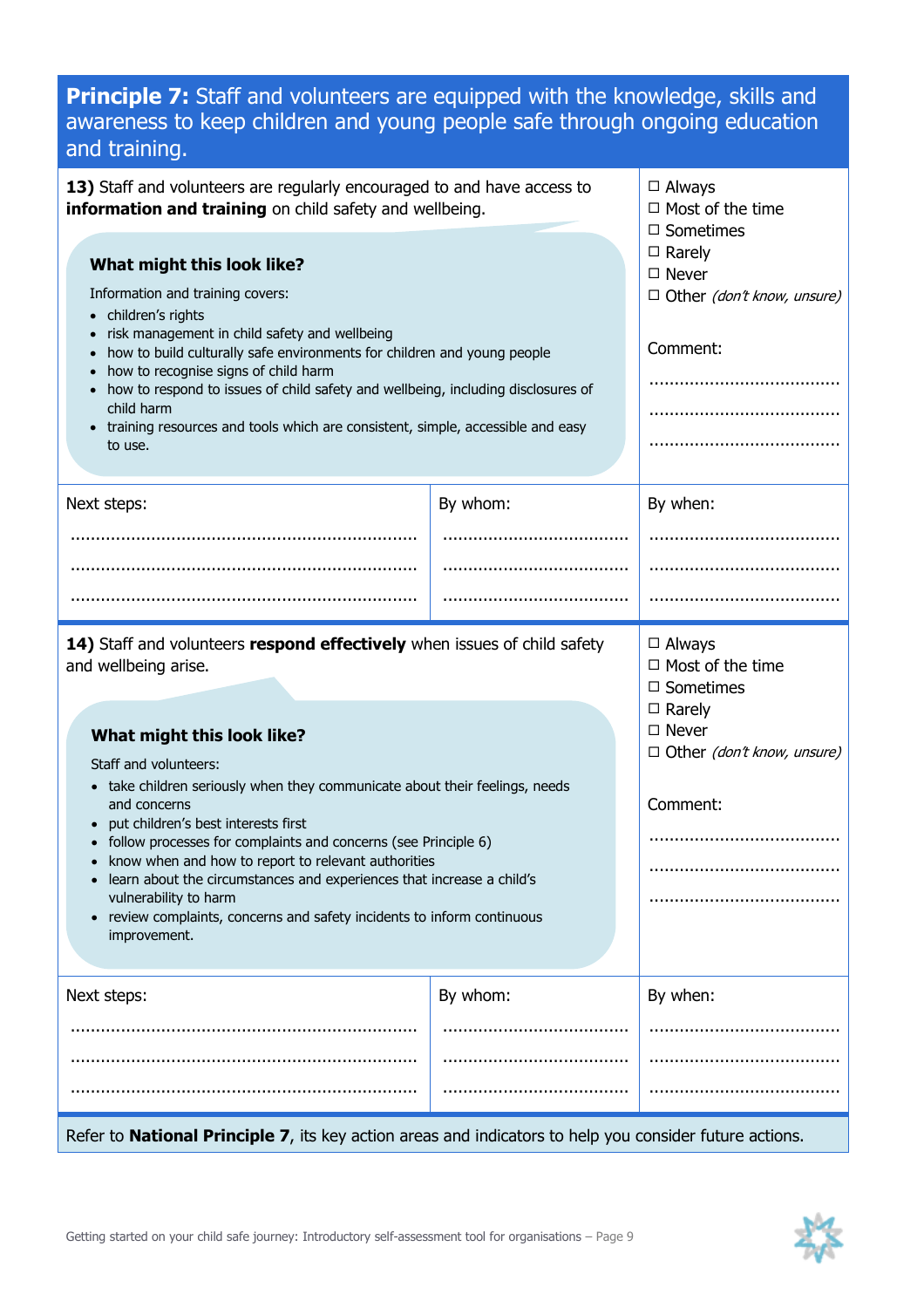## **Principle 8:** Physical and online environments promote safety and wellbeing while minimising opportunity for children and young people to be harmed.

| 15) The organisation's risk management strategy addresses physical risks.<br>What might this look like?<br>The risk management strategy:<br>identifies, assesses and takes steps to minimise the opportunity for children<br>to be harmed<br>focuses on preventing child harm, including peer-to-peer harm<br>considers increased risk with specific roles and activities, and children with<br>heightened vulnerability e.g. children with disability<br>is outlined in policies and procedures and included in training of staff<br>and volunteers.                        |          | $\Box$ Always<br>$\Box$ Most of the time<br>$\Box$ Sometimes<br>$\Box$ Rarely<br>$\Box$ Never<br>$\Box$ Other (don't know, unsure)<br>Comment: |
|------------------------------------------------------------------------------------------------------------------------------------------------------------------------------------------------------------------------------------------------------------------------------------------------------------------------------------------------------------------------------------------------------------------------------------------------------------------------------------------------------------------------------------------------------------------------------|----------|------------------------------------------------------------------------------------------------------------------------------------------------|
| Next steps:                                                                                                                                                                                                                                                                                                                                                                                                                                                                                                                                                                  | By whom: | By when:                                                                                                                                       |
|                                                                                                                                                                                                                                                                                                                                                                                                                                                                                                                                                                              |          |                                                                                                                                                |
|                                                                                                                                                                                                                                                                                                                                                                                                                                                                                                                                                                              |          |                                                                                                                                                |
|                                                                                                                                                                                                                                                                                                                                                                                                                                                                                                                                                                              |          |                                                                                                                                                |
| 16) The organisation's risk management strategy addresses<br>online risks.<br>What might this look like?<br>The risk management strategy for online safety:<br>• identifies, assesses and takes steps to minimise the opportunity for children to<br>be harmed<br>focuses on preventing child harm, including peer-to-peer harm<br>considers increased risk with specific roles and activities, and children with<br>heightened vulnerability e.g. children with disability<br>• is outlined in policies and procedures and included in training of staff<br>and volunteers. |          | $\Box$ Always<br>$\Box$ Most of the time<br>$\Box$ Sometimes<br>$\Box$ Rarely<br>$\Box$ Never<br>$\Box$ Other (don't know, unsure)<br>Comment: |
| Next steps:                                                                                                                                                                                                                                                                                                                                                                                                                                                                                                                                                                  | By whom: | By when:                                                                                                                                       |
|                                                                                                                                                                                                                                                                                                                                                                                                                                                                                                                                                                              |          |                                                                                                                                                |
|                                                                                                                                                                                                                                                                                                                                                                                                                                                                                                                                                                              |          |                                                                                                                                                |
|                                                                                                                                                                                                                                                                                                                                                                                                                                                                                                                                                                              |          |                                                                                                                                                |
| Refer to <b>National Principle 8</b> , its key action areas and indicators to help you consider future actions.                                                                                                                                                                                                                                                                                                                                                                                                                                                              |          |                                                                                                                                                |

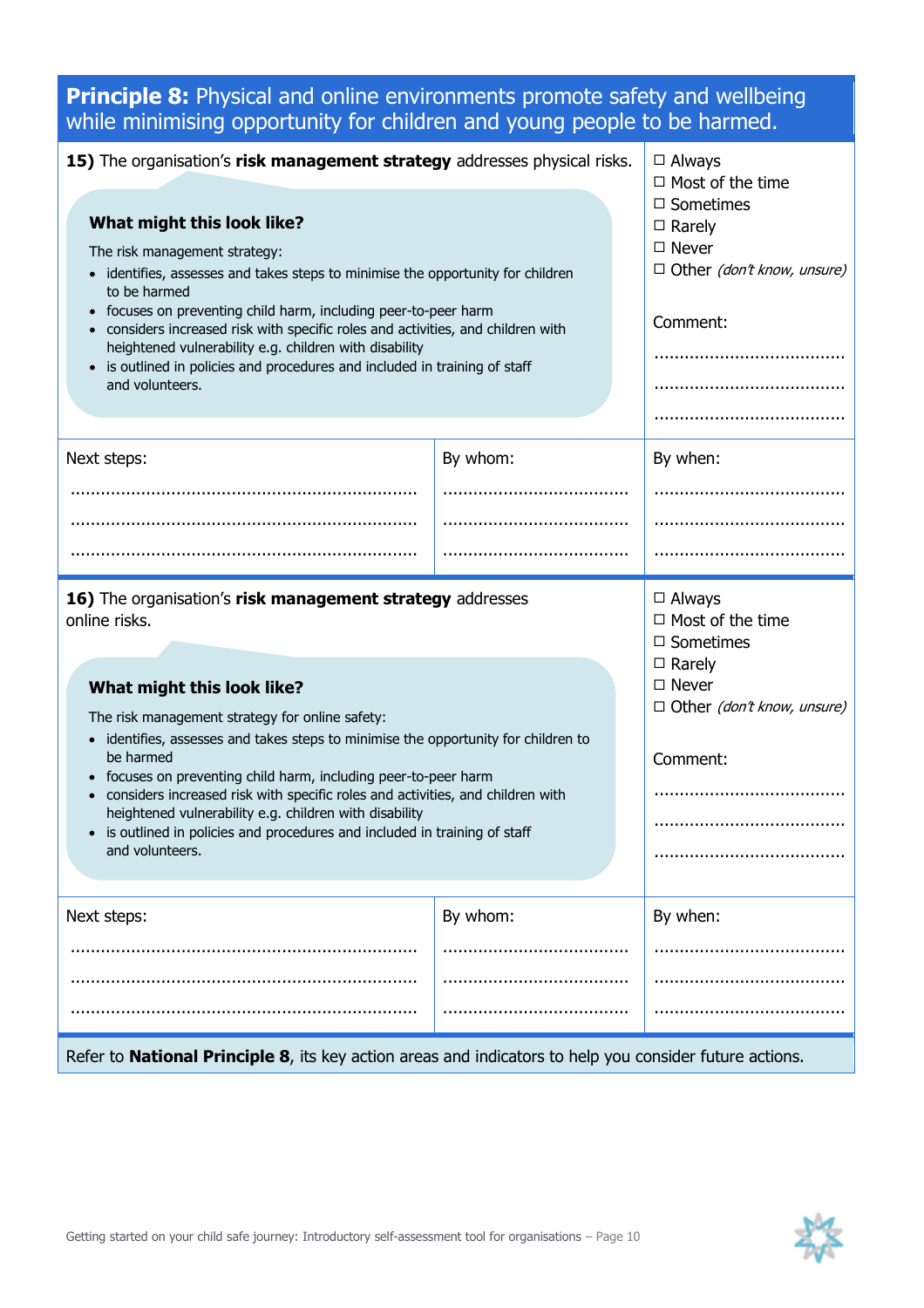| <b>Principle 9:</b> Implementation of the national child safe principles is regularly<br>reviewed and improved.                                                                                                                                                                                                                                                                                                                                                                                                      |          |                                                                                                                                    |
|----------------------------------------------------------------------------------------------------------------------------------------------------------------------------------------------------------------------------------------------------------------------------------------------------------------------------------------------------------------------------------------------------------------------------------------------------------------------------------------------------------------------|----------|------------------------------------------------------------------------------------------------------------------------------------|
| 17) The organisation regularly reviews<br>their child safe practices.<br>What might this look like?<br>Complaints, concerns and safety incidents are analysed in a timely manner to                                                                                                                                                                                                                                                                                                                                  |          | $\Box$ Always<br>$\Box$ Most of the time<br>$\Box$ Sometimes<br>$\Box$ Rarely<br>$\Box$ Never<br>$\Box$ Other (don't know, unsure) |
| inform continuous improvement.<br>Reports on the findings of reviews are provided to all members of<br>$\bullet$<br>the organisation.<br>Timeframes for reviews are committed to and met.<br>$\bullet$<br>Reviews are linked to plans about future action on child safety and wellbeing in<br>the organisation.                                                                                                                                                                                                      |          | Comment:                                                                                                                           |
| Next steps:                                                                                                                                                                                                                                                                                                                                                                                                                                                                                                          | By whom: | By when:                                                                                                                           |
|                                                                                                                                                                                                                                                                                                                                                                                                                                                                                                                      |          |                                                                                                                                    |
|                                                                                                                                                                                                                                                                                                                                                                                                                                                                                                                      |          |                                                                                                                                    |
|                                                                                                                                                                                                                                                                                                                                                                                                                                                                                                                      |          |                                                                                                                                    |
| 18) The organisation uses reviews to <i>improve</i><br>their child safe practices.                                                                                                                                                                                                                                                                                                                                                                                                                                   |          | $\square$ Always<br>$\Box$ Most of the time<br>$\Box$ Sometimes                                                                    |
| What might this look like?<br>Regular opportunities to specifically discuss child safe practices in the<br>organisation e.g. meetings, forums and planning days.<br>• Seeking feedback from children, young people, families and communities<br>about child safe practices in the organisation<br>Creating a plan for future action on child safety and wellbeing in the<br>organisation.<br>Reviews feed into future plans for child safety and wellbeing and these plans<br>are supported across the organisation. |          | $\Box$ Rarely<br>$\square$ Never<br>$\Box$ Other (don't know, unsure)<br>Comment:                                                  |
| Next steps:                                                                                                                                                                                                                                                                                                                                                                                                                                                                                                          | By whom: | By when:                                                                                                                           |
|                                                                                                                                                                                                                                                                                                                                                                                                                                                                                                                      |          |                                                                                                                                    |
|                                                                                                                                                                                                                                                                                                                                                                                                                                                                                                                      |          |                                                                                                                                    |
|                                                                                                                                                                                                                                                                                                                                                                                                                                                                                                                      |          |                                                                                                                                    |

#### Refer to **National Principle 9**, its key action areas and indicators to help you consider future actions.